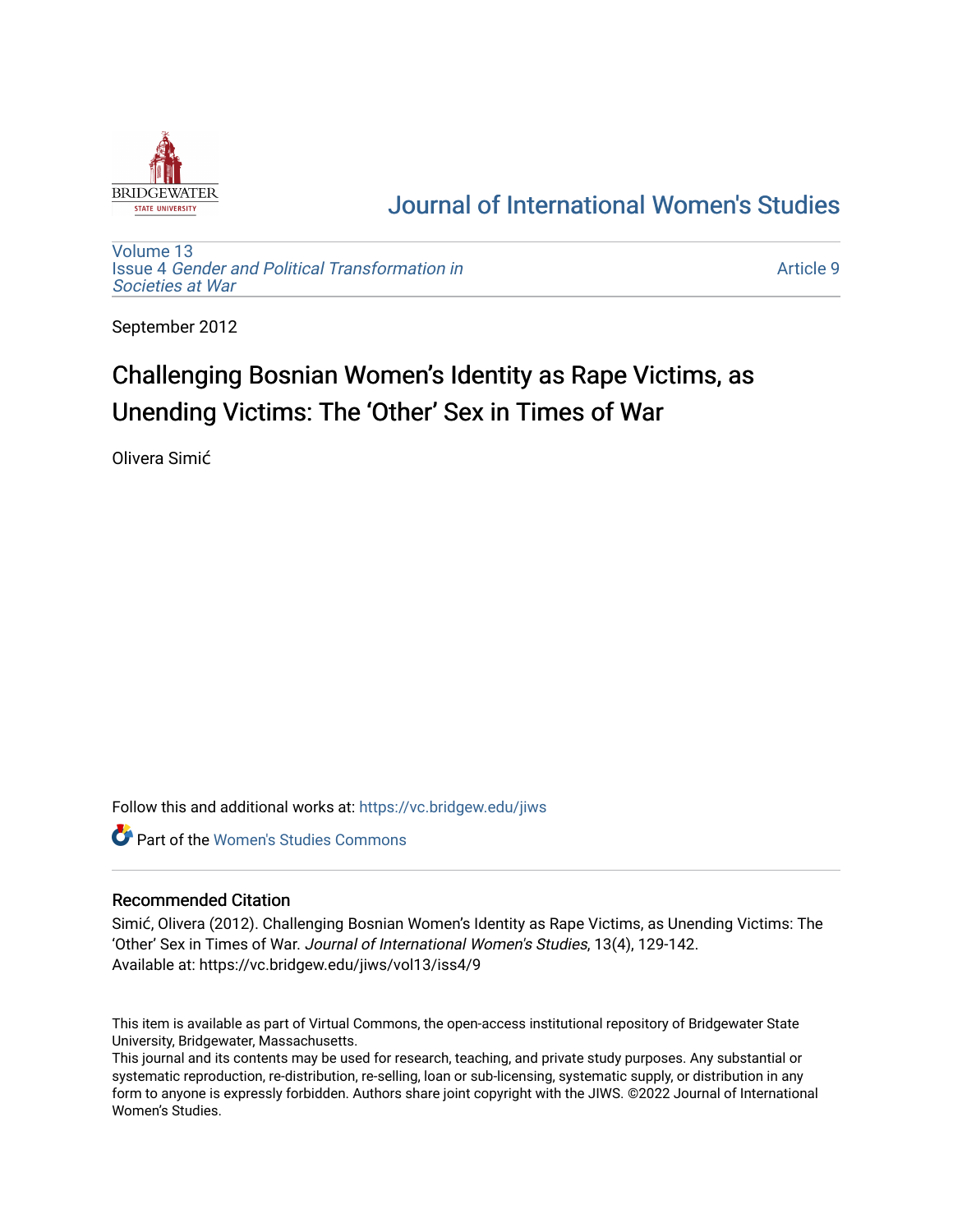### **Challenging Bosnian Women's Identity as Rape Victims, as Unending Victims: The 'Other' Sex in Times of War**

By Olivera Simić<sup>1</sup>

#### **Abstract**

In this paper I reflect on my attendance of the Women"s Worlds 2011 congress held in Ottawa, Canada. I analyze responses of the international feminist audience to the paper I presented during the congress. The paper offered an analysis of the empirical data collected during my fieldwork in Bosnia and Herzegovina (BiH) in 2008 and was concerned with Bosnian women and their sexual relationships with peacekeepers during the war and in post conflict BiH. I argue that because of an almost exclusive focus on mass rapes endured by Bosnian women during the war and a vast feminist literature focused on sexual violence in BiH, to talk about positive sex in times of war has become a challenging and, at times, almost impossible task. This paper is concerned with reinventing and re-constructing Bosnian women"s multiple identities: as marked by victimhood, but also by agency, resilience and utmost courage.

*Key words*: rape, Bosnian women, victims

#### **Feminist fears and discontents: sex in times of war**

Why do many feminists feel uncomfortable talking about consensual sex in times of war? Why is it hard to imagine consensual states of desire during warfare? Is all sex under coercive circumstances rape? These questions haunt me because I know of other stories, other experiences that tell of consensual sex in Sarajevo during the siege as well as in other BiH cities during the war. I have a close friend, who lived in besieged Sarajevo, had sex with her then boyfriend and conceived her son in 1994 – a seemingly unthinkable year in Sarajevo to have sex for pleasure. I know of many other babies conceived and born during the war – babies born from love, not rape. I also know of consensual sex between women and men belonging to different ethnic groups; people who should have been 'enemies'.

All of these stories were on my mind when I attended the Women"s Worlds 2011 congress held in Ottawa, Canada. It was truly a wonderful event in which almost two thousand women from ninety-two countries came to exchange ideas, network, "connect and converse.<sup>'</sup> It. The congress, attended by women from all age groups and from various social, cultural and economic backgrounds, was the largest international gathering of women to ever take place in Canada. The uniqueness of the first congress in 1981, and of the congresses that followed, lay in bringing together feminist scholars and grassroots activists to participate in an inclusive, non-elitist conference (Song, 2005). I particularly enjoyed the plenary sessions, which featured women from marginalized and under-represented communities – indigenous, transgendered and women with disabilities. In many respects, such a gathering was a historic event since many feminists work in

 $\overline{\phantom{a}}$ 

<sup>&</sup>lt;sup>1</sup> Dr Olivera Simić is a Lecturer with the Griffith Law School, contact: **o.simic@griffith.edu.au**. Many thanks to my friend and editor Joan Nestle for her useful comments on the previous draft of this paper. I would also like to thank to the peer reviewers who provided much useful comments and feedback on my paper.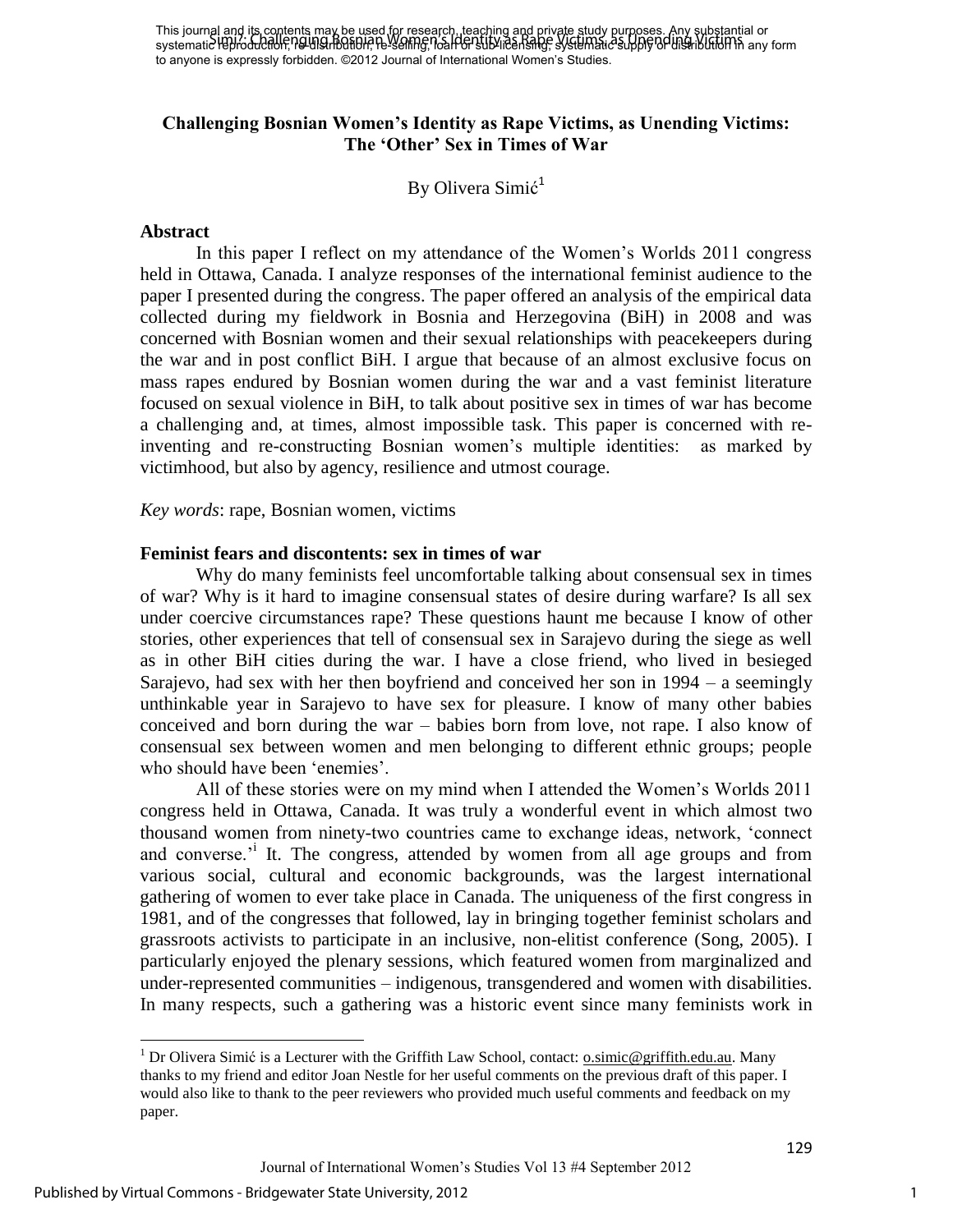isolation, under political and economic pressure and in life-threatening situations. It was an opportunity for women from around the world to come together and to share women"s accomplishments but also the struggles and challenges they face in the 21st century.

The conference in Ottawa gave me a chance to meet the women behind articles and books I had been reading. The presence of famous feminist scholars such as Cynthia Enloe and Kathleen Barry meant a great deal to me. Because I come from a country devastated by civil war, because I experienced war first hand and know what it means to lose one's country of birth, to lose family and friends, to be a refugee and to search for and reinvent one's identity,<sup>ii</sup> being present at an academic conference such as this and presenting my work surrounded by well known feminist thinkers brought me much pleasure, but also revealed many contradictions. My long-term academic interest has been in UN peacekeeping operations and peacekeepers, in particular those who served in the region of former Yugoslavia – the region in which I was born. I was raised in a middle-class family and educated in my hometown of Banjaluka, where I lived my whole life before the war started. I was proud to be a "Yugoslav girl" and to belong to what I had regarded as a heterogeneous, multi-cultural, multi-religious, multi-lingual community of people. At the beginning of 1991, I witnessed my country falling apart and saw first-hand unspeakable atrocities. The pain I have experienced through the loss of my country, of my friends and neighbours, has marked my life and has made me committed to the task of understanding why people act in destructive ways, and the causes and consequences of their behaviour.

My initial research was on peacekeepers and sexual violence, with the focus on the peacekeepers" involvement in trafficking women. However, in my PhD thesis, I examined a different phenomenon. While my thesis focused on UN peacekeeping, it did not concern sexual abuse but consensual sexual relationships between peacekeepers and local women in BiH. I interviewed Bosnian women, who had consensual sexual relationships with peacekeepers during the war and in its aftermath. We talked about their desires, experiences and opinions of the UN "zero tolerance policy" (ZTP) on sexual abuse, which also 'strongly discourages' sexual relationships.<sup>iii</sup> Although, the idea of consent in a post-conflict society is complex, I use the idea of consent in a way that links it directly to the notion of women"s agency. While I acknowledge that it may be "reasonable to be skeptical about people"s choices" (Phillips, 2001:262) which are "socially constructed and constrained" (Nussbaum, 2000), I believe that it is possible to give meaningful consent in times of war and in the post-conflict period.

All Bosnian women interviewees, except for one, thought that the ZTP was overinclusive and overprotective in relation to sexual relationships. They believed that there was no need to protect women from consensual sexual relationships with peacekeepers, but instead it was appropriate to leave the decision to the individuals involved in such relationships. The regulation of sexual relationships was driven by the UN outrage at the apparent rapid growth in sexual exploitation and abuse cases.<sup>iv</sup> The ZTP makes a number of assumptions about sexual relationships and the rhetorical framework, in which these relationships are represented, is contested. The most fundamental assumption is that of 'vulnerability' and inherent victimhood of local women and of an 'imbalance of power' between them and the peacekeepers. However, there is no empirical evidence to suggest that consensual sexual relationships in peacekeeping operations are detrimental; rather it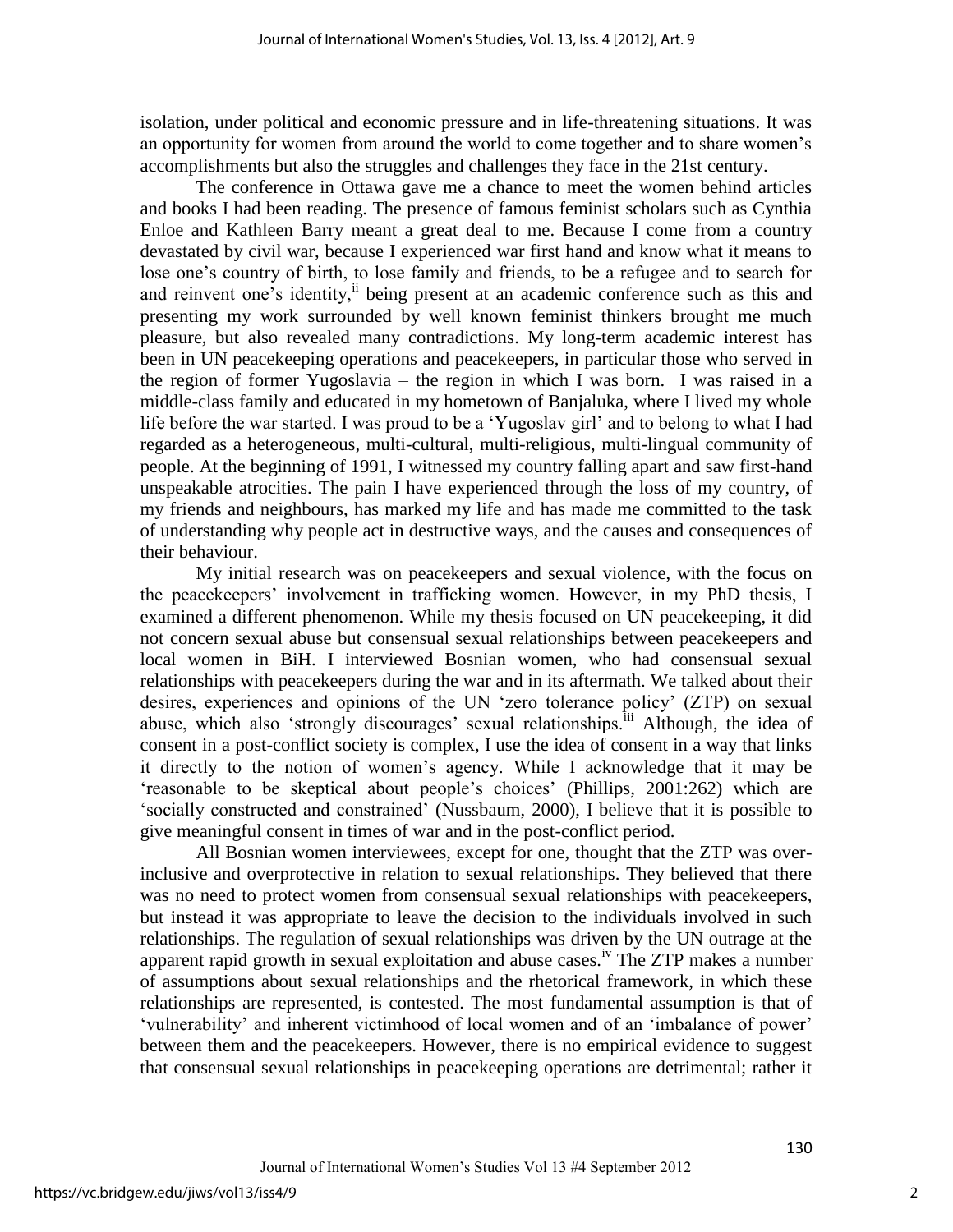seems, according to the interviewees, that the most pressing problem for women is a high rate of unemployment and a lack of income-generating opportunities.

I analyzed the rich empirical data I obtained during my field work and was excited about presenting the voices of Bosnian women to the audience of feminist scholars. When it was my time to enter the conversation, I had to face something I did not expect. The subject of my paper, 'Policing the Peacekeepers' Sex: The Regulation of Sexual Relationships between Local Women and UN Peacekeepers', seemed to disappoint my audience because it did not reinforce the prevailing image of Bosnian woman in wartime – the image of her as a victim. I dared to speak of sexual agency during the time of devastation and loss. I said that the Bosnian women I interviewed told me that they had various motivations for engaging in sexual relationships with peacekeepers, and that these ranged from love to sex for fun. Maybe love could be conceived of as a legitimate reason for entering into sexual relationships, but who could possibly imagine a Bosnian woman having sex for fun during the war? My interviewees were clearly fracturing the image of a Bosnian woman as victim only. As one of them stated, "The fact is that I was not thinking about responsibilities, obligations, leaving my country or marriage...when we came to the point of talking about it, I ran away from the whole idea.'

Although Bosnian women are a specific cultural group, and caution should be exercised when generalizing from their experiences, at the very least their perspectives show that women 'beneficiaries' are not a homogenous group as the ZTP policy assumes, and that not all women are sexually vulnerable and in need of the level of the protection that the policy seeks to provide. The experiences of Bosnian women also suggest that it may be unwise to make similar assumptions about women in other cultural and geopolitical contexts, who engage in sexual relationships with peacekeepers as their relationships may also be motivated by such ordinary desires as sexual attraction, love, friendship and a sense of adventure.

Before I explore this dilemma further, I want to discuss the focus on war-related issues at the congress as a whole. A vast range of topics were explored, but only a handful of them engaged with women and war. Kathleen Barry"s sessions on war were in that sense exceptional and organized in an *ad hoc* fashion. Barry conducted solo sessions on a daily basis, in which she invited women participants to engage in a dialogue on violence, militarism and masculinity, on war veterans, the US army and empathy. Barry is a radical feminist, who is famous for her writing on prostitution as a human rights violation (1984). Her new book on the US soldiers came as a surprise to many and signaled a major shift from her previous research (2010). The fact that she organized a solo session every day to talk to groups of us interested in war and gender was a significant decision on her part – an expression of her outrage about war and her determination to confront its varied consequences. I too was trying to extend thinking about gender in war time, but I had a more difficult time because of my personal experience with war. However, with the exception of Barry"s sessions and a few others, I was surprised by the fact that the on-going wars and countless women, who either lived or still live under occupation or in a state of siege, did not attract more panels and greater discussion. There were many women at the congress, who had experienced war either directly or indirectly, and I felt that the congress had a "moral obligation" to make their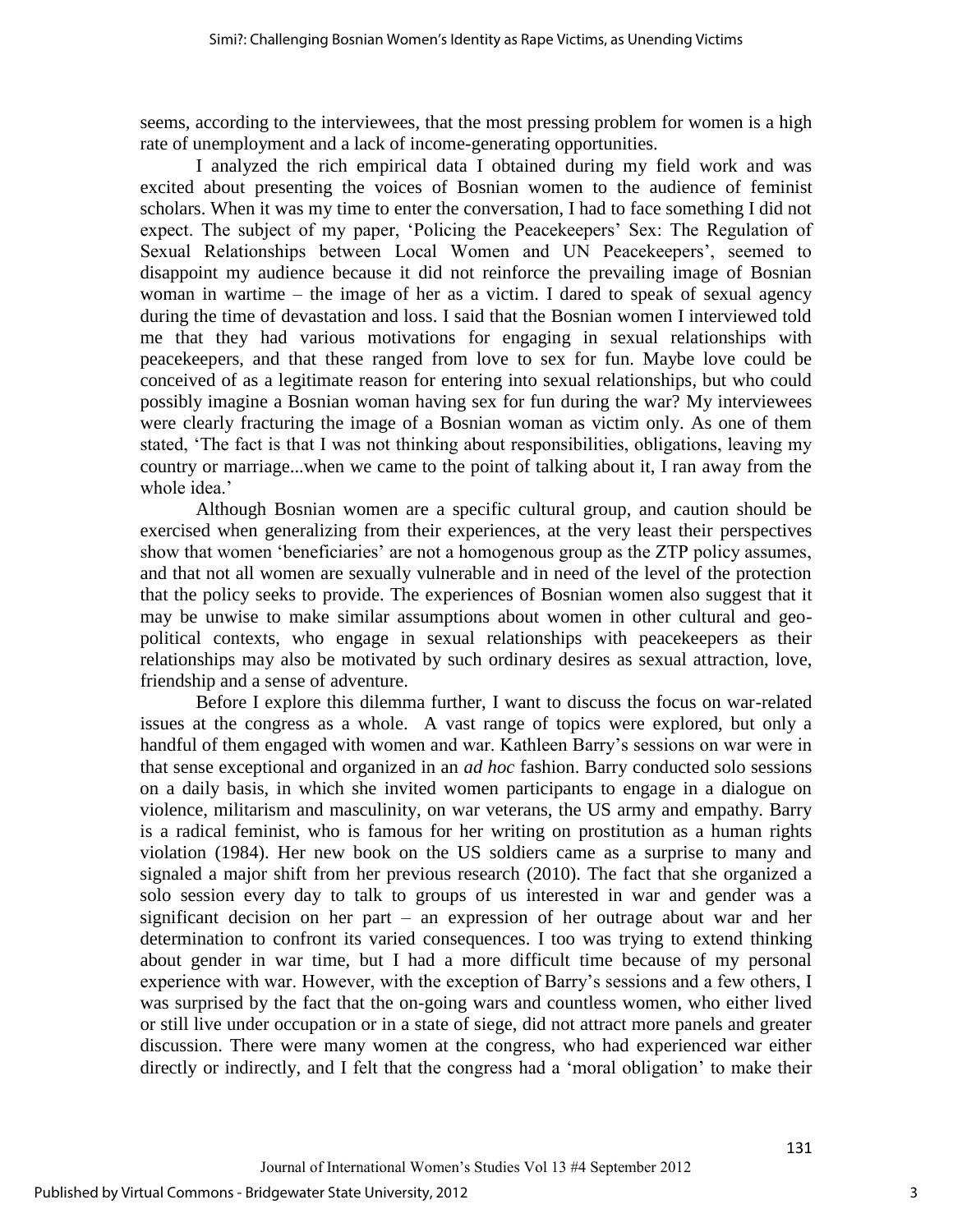voices heard. But their silence was pervasive. I, on the other hand, found it very hard to remain silent about the history that shaped my life.

#### **Bosnian Women: Victims, survivors, agents?**

My writing is about war, its consequences and the ways in which people try to make sense of a violent past, face it and move forward. I have been inspired by feminist thinkers, such as Enloe, Otto, Vance and others, who, each in their own way, talk about pleasures and dangers of sex for women in times of war. I know the dangers part very well. Feminist thinking has been an important part of my personal and academic life because of its insights into and its concern for women in war, particularly the victims of the war in my country with its horrendous rape camps. Rape has always been "a part of war' and BiH is no exception (Brownmiller, 1976).

It is all too well documented that one of the main features of the BiH conflict was the highly organized and calculated systemic rape of Bosnian Muslim women by the Bosnian Serb army. It has been estimated that in 1993 approximately twenty thousand Bosnian Muslim women were raped by Bosnian Serb men in what were known as "rape camps' (Thomas and Regan Ralph, 1990:203). The rape of women was used as a weapon of war and a deliberate military strategy to spread terror, destabilize the civilian population and reward soldiers (Copelon, 1999, 64). It was also a tool of ethnic cleansing: sexual violence against women, in particular Muslim women, was used to humiliate their ethnic group as a whole (Turpin, 1999:1,5; Copelon, 1999: 63,69). In the *Kunarac* case, the International Criminal Tribunal for the Former Yugoslavia (ICTY) found, for the first time in judicial history, that rape was "used by members of the Bosnian Serb armed forces as an instrument of terror'.<sup>vi</sup> The recognition of sexual violence as a crime against humanity, and a war crime "was result of considerable work and lobbying by women"s organizations" (Charlesworth, 1999:379). Still, while the ICTY"s view of the use of rape in the Bosnian war was groundbreaking and lauded as a great success by many feminists, Engle argues that on some level the ICTY, influenced by feminist thinking, has inadvertently functioned to limit the narratives about women in war, denying much of women's sexual and political agency (Engle, 2008, 942). Engle contends that many feminists treated at least some women as victims only, rather than as people capable of political and sexual agency during the war (Engle, 2005, 780). My research was prompted by the recognition that many important narratives of women"s agency in times of war have become silenced and ignored.

I spent several years researching the sexual abuse of women in the wars in the former Yugoslavia, but then I decided to shift my concern to agency and to look at women, who were not victims of sexual abuse but, instead, had consensual sex in times of war. I became interested in the contrasting worlds of consensual sex  $-$  sex of desire and choice – and of rape that operated alongside each other in the war-time BiH. I had become overwhelmed with the feminist literature on rape in  $BiH<sup>vi</sup>$  and disenchanted with its dominant image and assumption that Bosnian women were essentially victims. I do not deny the fact that women are being taken advantage of in times of peace and war and that they are vulnerable. At the same time I contend that imagining, positioning and constructing women in war as nothing but victims can be harmful to these same women. What is happening to women during war? Rape, yes, but not only. Too much emphasis on the criminalization of sexual violence tends to diminish our understanding of women"s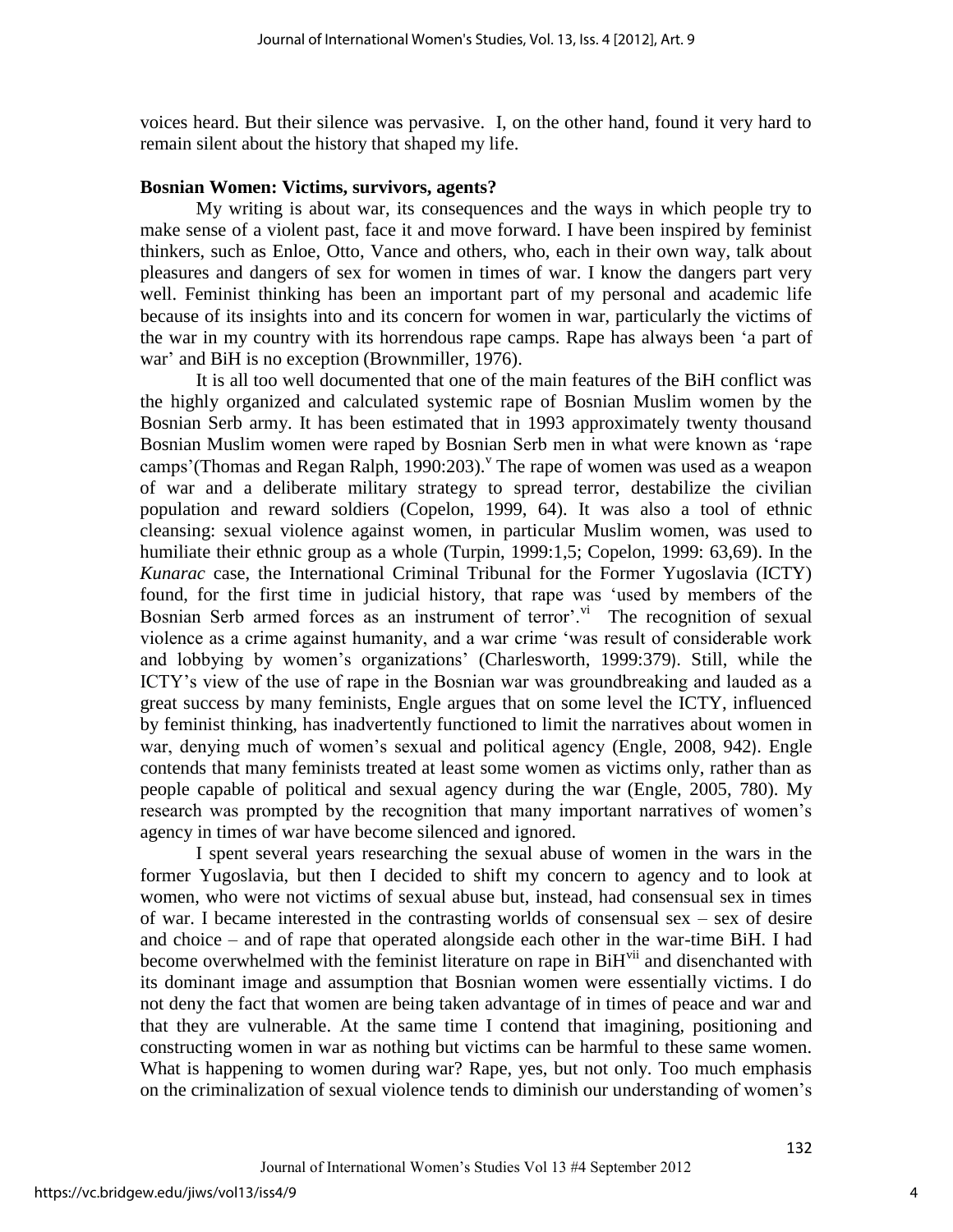capacity to consensually engage in sexual activities and to present as impossible consensual sexual relationships between different ethnic groups in BiH, at least during the war (Engle, 2005:808). What is even more concerning is that only a few feminist thinkers have considered negative effects of such criminalization on the recognition of women"s agency during the times of war (Engle, 2005:784).

I am not the only scholar to question the totalizing narrative of victimization that grows out of war. Jasmina Husanovic, a feminist scholar from BiH, writes that the central question of feminist politics in BiH is how at the same time to deal with "loss, rupture, break – mend it, repair it, restore it, repoliticize it, reimagine it, make it creative, politically productive, turn it into the politics of hope, of emancipator politics?" (2009:113). How we can disrupt the script that represents women in a context of developing countries as victims in constant need of rescue and rehabilitation? (Kapur, 1999:354) Studies on sexual violence against women in war have contributed enormously to our understanding of the intersections between gender, sexuality, collective identities and violence. Thus, it comes as no surprise that feminist works concerning Yugoslavia, which were followed in the late 1990s by the feminist engagements with the Rwandan war, focused largely on rape (Zarkov, 2006:231). Zarkov suggests that narratives foregrounding either agency or victimization should be only two of the many possibilities available to us for imagining the experiences of women in a violent conflict. Instead of merely assuming the presence of either agency or victimization, Zarkov urges feminist scholars to ask when and how agency and victimization are prioritized in the experiences and representations of war, what other narratives of women"s and men"s positioning within the war there are, and how they are obscured or denied (2006:233).

Scully argues that the rhetoric of the sexual vulnerability of women and girls has serious implications for the prospects of women"s leadership in post-conflict societies. She raises a number of important questions, including urging us to consider the implications of defining a female subject as requiring sexual protection in the context of building a post-conflict society (2009:113). Her point is that an exclusive focus on sexual violence against women during war and on their vulnerability in post-conflict reconstruction may hinder the pursuit of other human rights objectives (2009:120). Zarkov is also concerned that classical feminist studies of women and war shifted from the conceptualization of agency and empowerment to a theoretically and politically much more problematic conceptualization of sexual victimization and victimhood of civilian women (2006:230). She argues that due to Eurocentrism, racism, and Orientalism there have always been women and regions that have been seen as more empowered and emancipated, with others viewed almost entirely through the prism of victimization. Not surprisingly, women in the Balkan and African wars have been seen as belonging to the latter group and their sexual victimization has been theorized as the ultimate destiny of women from these areas in war (Ibid). As Susan Brownmiller argues, "Balkan women, whatever their ethnic and religious background, and in whatever fighting zone they happen to find themselves, have been thrust against their will into another identity. They are victims of rape in war' (1994:180).

The ambiguous positioning of BiH, both within and outside of the "symbolic continent" of Europe, resulted in the exclusion of BiH and the rest of the former Yugoslavia from Europe, which, in turn, affected the way relationships between gender and war in the region were theorized and led to a shift in Western feminist theories on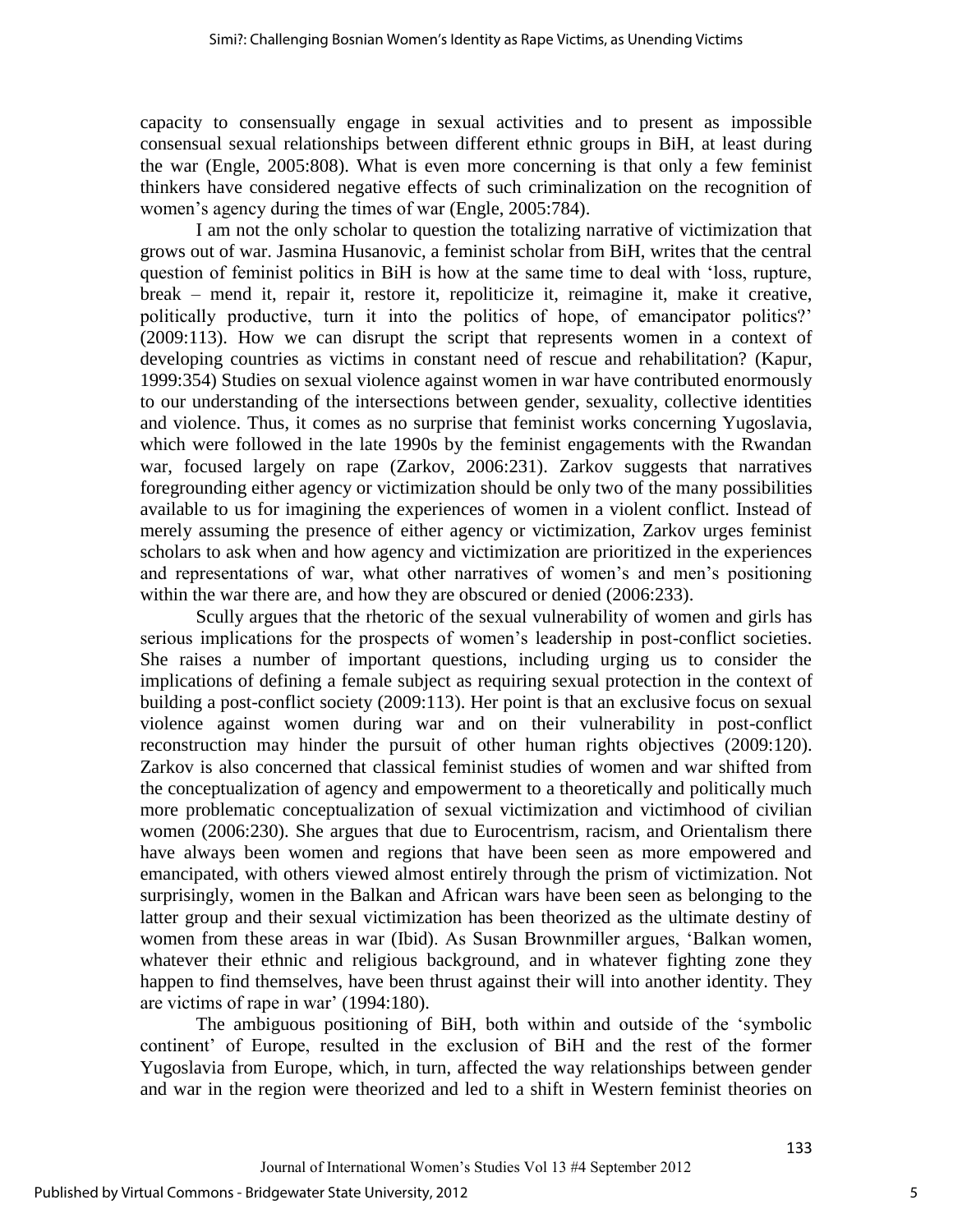war (Bakic-Hayden and Hayden, 1992:9). It also explains why there has been virtually no discussion of sexual relationships in war and in the peacekeeping context in BiH. As previously argued, the former Yugoslav feminist scholars and activists have focused on rape and sexual violence instead. While I am acutely aware of this fact, I still was not prepared for the reactions that followed the presentation of my paper.

#### **Talking about sex and war**

I presented my paper on the third day of the conference on a panel dedicated to women and post- conflict resolution. I have done previous research into peacekeeping and trafficking of women, and whenever I presented papers on this topic at feminist conferences, I always had the full attention of the audience. My talks about sexual abuse, trafficking and peacekeeping were always welcomed and praised. However, this time while I was introducing myself and my research to a room full of international feminists, I started to second guess myself. I soon became aware of the unease in the room and of eyebrows being raised. I could see many women bewildered and discontent, whispering to each other. It was almost as if my research into stories of Bosnian women making a decision to enter into consensual romantic relationships with peacekeepers could hardly make any sense; it certainly felt "out of place". I had never had this feeling before, although I had presented this particular research a few times before to different audiences in Australia. At the time, I tried to shake off my growing sense of discomfort and continued explaining why I had undertaken this work: I was driven to do so by the injustice I felt, which was produced by the UN"s ZTP"s ban on virtually all sex between women and peacekeepers. While I was saying this, I could not help but think that if I were speaking about sex trafficking and peacekeeping instead of peacekeeping and sex for pleasure, I would not be getting the same reception. Still, I reminded myself that as a Bosnian woman I had a legitimate right to explore sexual agency, instead of just focusing on the stories of victimhood.

Despite this internal dialogue and my determination to stay optimistic, the more I spoke, the less comfortable I felt. While I continued reading my paper, I could see that a few women were expressing quiet anger at what they were hearing. I realized that probably many of my listeners were not used to stories that went against the usual perceptions of Bosnian women. As Engle argues, many feminists tended to portray all women during and after the conflict in BH as potential sexual victims, and the possibility of consensual sex between those on the opposite sides of the war seemed inconceivable (Engle, 2008:942). However, the point of my work was to show that the dominance of the narrative, which totalizes women's experiences to 'war kills everything', including sexual desire, serves to further dehumanize women and men, who are already victimized. My work, in other words, was shattering the fully embraced image of Bosnian women as only victims of rape and trauma. I was trying to show that, even during time of war, some Bosnian women had sexual agency, which entailed a freely expressed sexuality and a greater sense of bodily integrity than had been previously understood. I even "dared" to say that some women had told me that they had wanted "only sex" and nothing else from their encounters with peacekeepers. This revelation seemed like a revolution – something utterly unimaginable and unacceptable.

 How could we imagine Bosnian women during the bloodiest war in Europe since the Second World War desiring sex under the bombs and the bullets? Even as I said these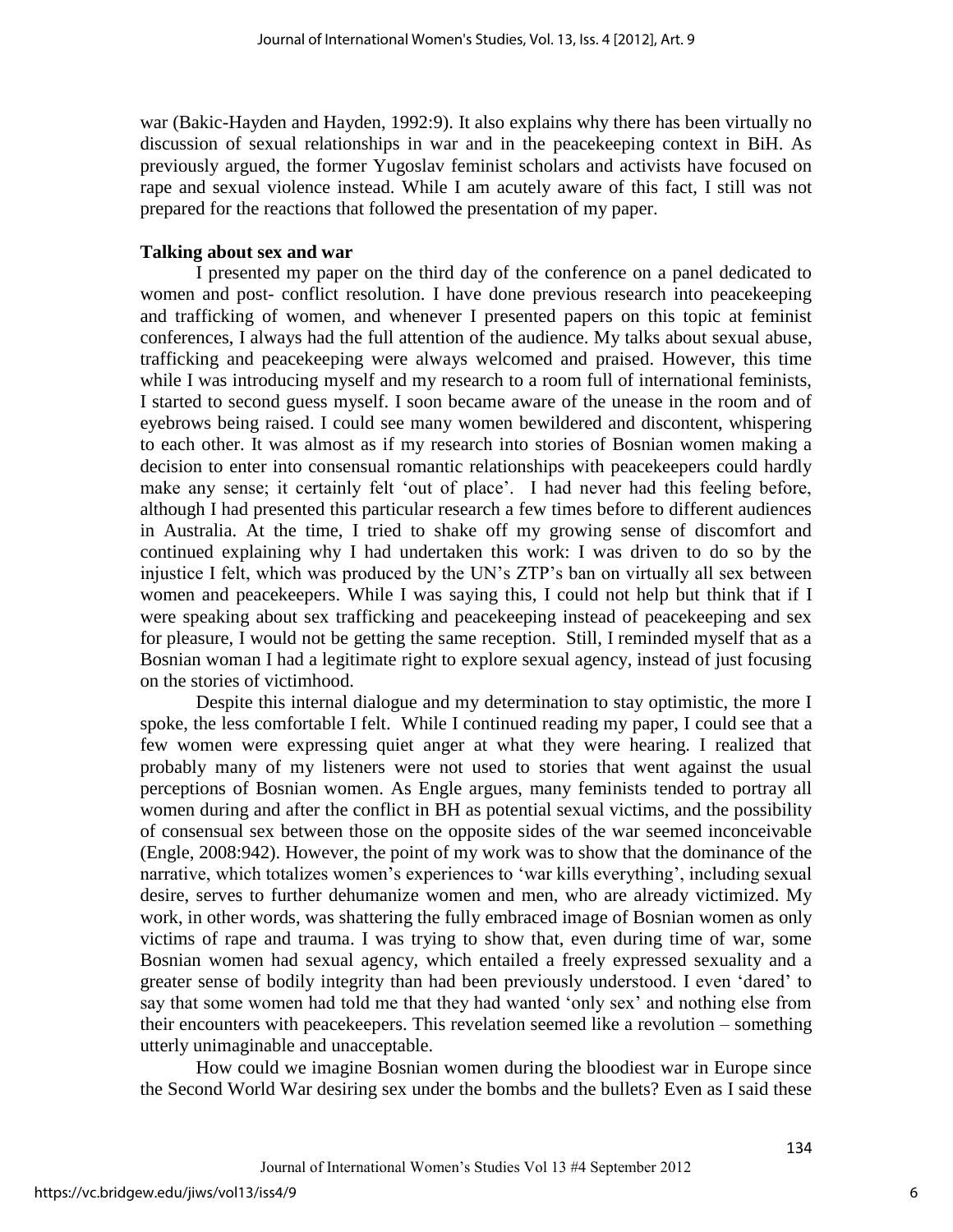words to the participants gathered in the room, I heard my words "with their ears" and in this moment could understand why the idea I was proposing sounded unreal, distorted, even insulting. To imagine something so intimate in times of suffering and destruction is hard, but it, nevertheless, is a fact of life. The desire for love and sex does not stop with the beginning of war; rather desire and war can become fused, intertwined. Lepa Mladjenovic, a well known feminist activist from Serbia, writes in her 1998 letter to Women in Black activist Joan Nestle:

"From the beginning of wars in this region from "91 I felt that I have to invent Ten thousand ways to let my lesbian desire breathe. At some moment during the last 8 years it was not easy for me to put in words how do I feel when making love with a woman and in the back there is a radio with the news of war. Killed, or expelled or other fascist acts. In my room, I would not be able to stand up from the bed, leave the desired bodies and switch off the news, also because I thought the respect to the killed I will show by not switching off the radio.<sup>viii</sup>"

This powerful excerpt from Lepa"s letter to her friend tells us that war is destructive but it does not stop lives being lived. The living continue to have ordinary sexual desires. In times of war people have an even greater desire to live, and they often learn to appreciate and not take for granted every day they get to experience. In "A woman from Berlin", an anonymous diary kept by a German woman during the fall of Berlin in 1945, we find these words:

"There is no doubt that the threat to life enhances the will to live. I myself am burning with a more intense and larger flame than before the war of bombs. Each new day of life is a day of triumph (Anonymous, 1955:27). "

As the day at the Women"s World 2011 congress progressed, I began to understand more the complexities and problems illuminated by my paper. In my paper, I quoted a few of the Bosnian women interviewees. One of them highlighted the importance of her relationship as an outlet for feelings and desires that were suppressed during the war. She referred to the post-conflict context as an important factor in her decision-making about her sexual relationship. After spending almost four years under the siege in Sarajevo, she felt that she needed this outlet and the connection with "someone who was not from here':

"In the period after the war I thought it was a strong emotional and passionate journey for me. I felt that I wanted a change in my life and that four years [of war] suppressed a lot of energy in me that I needed to let go. I needed that communication with other people, with someone I could connect with and that he was not from here, from this context where I live, was very attractive in that period…"

I told the audience in the room that the Bosnian women interviewees identified a range of reasons that they thought might motivate Bosnian women to enter into sexual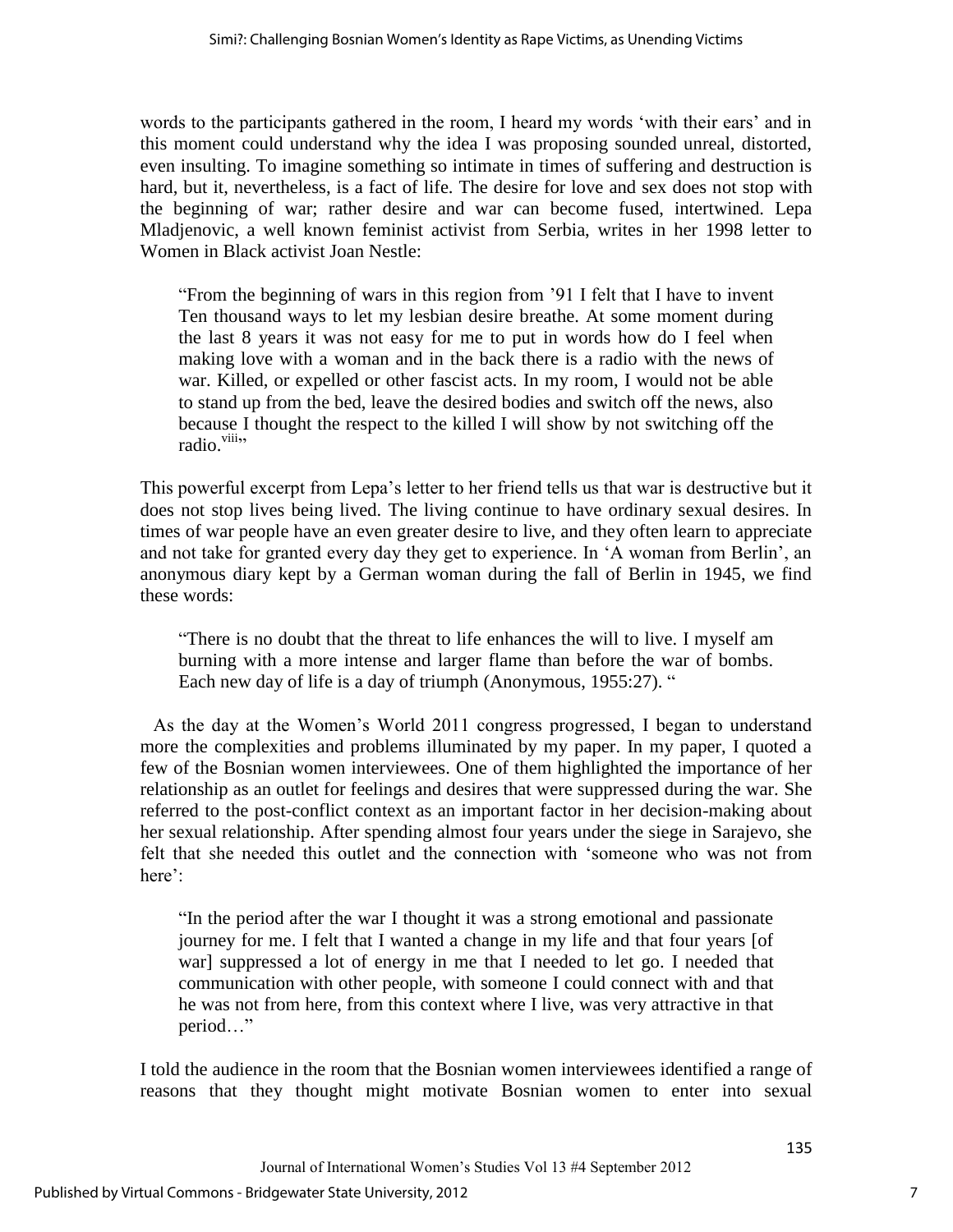relationships with peacekeepers, including sex, money and love. These women clearly articulated their sexual and political power and challenged the dominant feminist narratives, often told about Bosnian women in war. During the question time, one woman from the audience asked me whether I included any analysis of trauma and victimhood in my work on Bosnian women. I answered,

"Yes, I know that the vast majority of Bosnian women were victimized and many raped during these times. I am not trying to deny that, but I am trying to explore other moments as well, to see if moments of agency can exist in such a place and time and what we can learn from this. Can these women, despite their trauma, have consensual sex in times of war and its aftermath? Does the fact that the vast majority of Bosnian women are victimized and many of them raped diminish the expression of their agency?"

I was struck by this exchange, because I had never before seen Bosnian women only through this lens of victimhood. Maybe this is because I am Bosnian, and I don"t see my friends and other women as primarily victims. I know many of them are, but they are also courageous women, who keep on struggling to make a life for their families, to keep on loving. Why is it so uncomfortable to talk about Bosnian women as women, who made decisions to have sex with peacekeepers or local men, and some of them not for longterm commitment but just for pleasure? I believe that we need to allow these "other" stories to be heard as well. Who are we to disavow and deny sex as a pleasure for a certain ethnic, race or cultural group? As Engle argues, war is not an exception to interethnic, interpolitical, or interracial sexual liaisons (2008:956).

Another woman in the audience showed me just how deep these questions ran. She commented that European women were 'certainly different' from African woman and that African women needed "more protection." Are all African women victims? Where does the discussion of agency enter this conversation? Are we going to homogenize all women on the African continent as victims who need protection or at least more protection than European girls and women? Are we going to compete for the victimhood status on a racial and cultural basis? Of course, women do need protection from sexual violence, but not from consensual sex. I am not convinced that European women are "less vulnerable" than African women in times of war and that their experiences are so vastly different when it comes to consensual sex, but, in the end, only more research and thinking outside of the box of victimhood can give us better answers to these pressing questions.

As Kapur argues, the exclusive focus on victim subjects has taken feminists back to a protectionist and conservative discourse (2002:5). While this discourse did invite feminist scholars to analyze the lives of women as un-emancipated and universal subjects, it also, at times, resulted in an imperialist view of women in the developing world, within which they were often represented as 'authentic victim subjects' (Kapur, 2002:11). Kapur is concerned that international feminist legal politics has reinforced the representation of Third World women as disempowered, victimized and brutalized, and in doing so, it has recreated the imperialist image of native subjects as backward, ignorant, illiterate and different. She is concerned that this view prolongs the colonial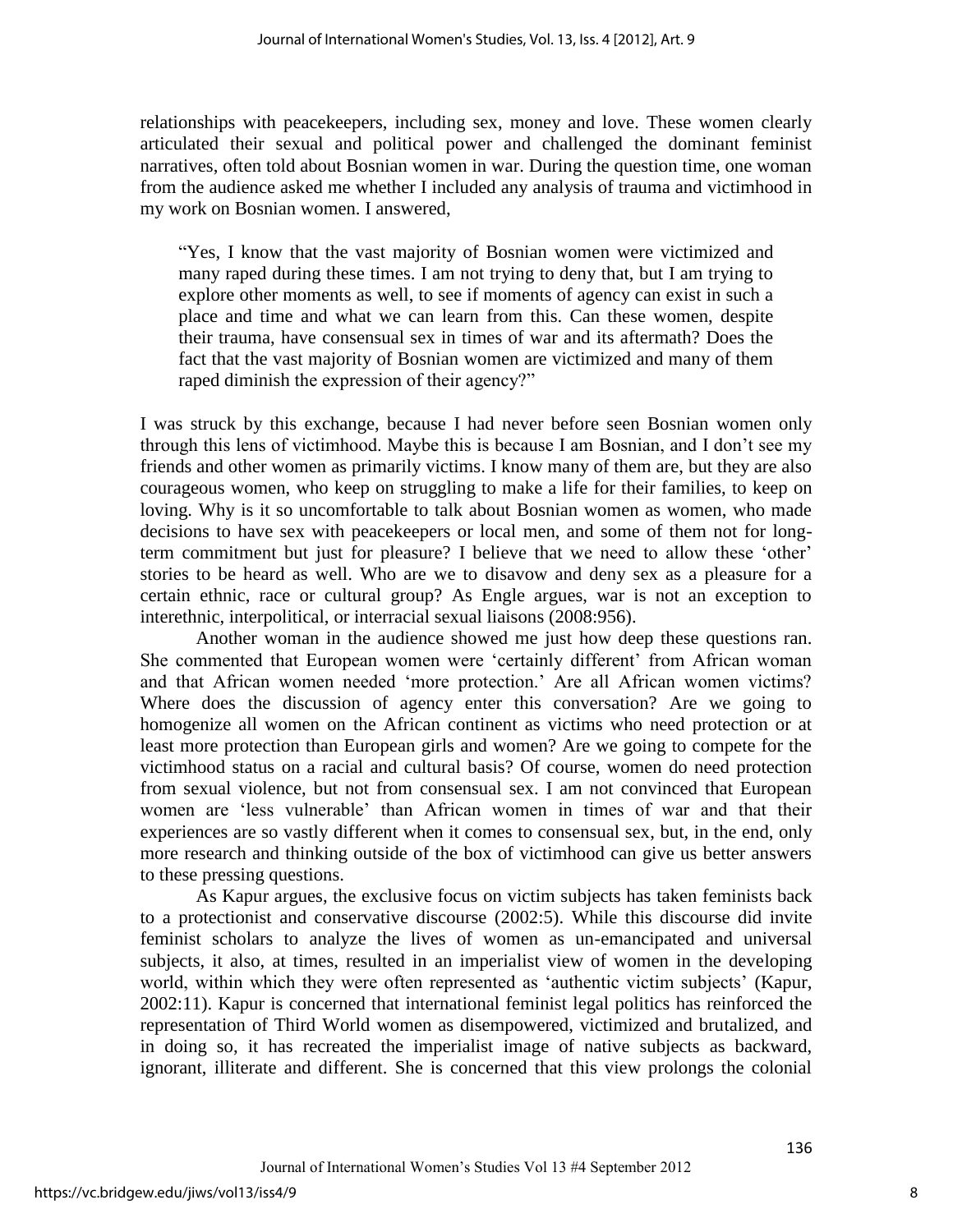rationale for intervening in the lives of native subjects and justifies the rescue operations advocated by Barry and other radical feminists (2002:11, 12).

Two concerns are raised by critiques of dominance feminism. The first is its emphasis on the commonality of women's experience, which un-problematically brings together women from different historical and political contexts to argue that violence is a universal phenomenon (Kapur, 2012, 10). The second concern focuses on how violence renders women as thoroughly victimized – passive, abject, incapable of exercising any agency or will. Such a framework leaves no space for the examination of agency or for the articulation of sexuality and sexual desire as positive and life-affirming (Ibid). Drawing on my own experience with the paper I presented, it is obvious that both of these concerns still need to be fully addressed and more feminist work needs to be done to deconstruct these prevalent discourses of women"s victimhood during conflict and in its aftermath.

I understand I am walking that famous tightrope between pleasure and danger spoken about in Carole Vance's classic anthology (1984), but I did not think that talking about agency would be heard and felt as an attempt to diminish the trauma endured by Bosnian women during and after the war. I was learning that it sounded almost indecent to talk about these women as something other than victims of rape. Some of the feminists, who were there when I gave my paper, were not used to or perhaps had never heard anything else about Bosnian women except the reiteration of the history of their victimization. Indeed, Bosnian women have since the start of the war been used as an example of "raped women" while BiH as a country has become a textbook example, a reference point and, essentially, a synonym for genocide and destruction. As people from a war-torn country, Bosnian women have become the subjects with no "subjectivity or autonomy" (Anghie, 2004:113), positioned with "a limited ability to articulate their aspirations and concerns" (Charlesworth, 2007:245).

As I have indicated previously, there is a huge body of scholarly literature on Bosnian women as victims and, in some way, it is this literature and its privileging of only one particular image of a Bosnian woman – that of a victim – that has helped to narrow down and impoverish the terms of the debate. Within the commonly accepted framework, the body of a Bosnian woman is exclusively constructed as victimized, precarious, unstable and pained; a body that does not know of pleasure and intimacy. In essence, sexual pleasure and Bosnian women are set up in oppositional terms, while sex is articulated through the discourse of violence. Any attempt to shift the discussion could easily be seen as potentially rude, offensive and damaging; while the insistence on the need to 'unpack' the construction of the Bosnian woman's identity becomes a dangerous and thankless task. This is why it is important to continue questioning the many hidden and precious layers of Bosnian women"s identities; I"m convinced that this questioning will shed an important and necessary light on these women's agency, resilience and courage in the face of horror, loss and destruction.

Bosnian women are victims, but they are also survivors, and this acknowledgment needs to be embedded in the feminist discourse on sexual violence and rape in BiH. There is a definite need to take responsibility for understanding the complexity of debates surrounding sex in war and its aftermath. As Otto in her analysis of the development of international law, and its achievements and failures to address sexual violence in times of war, argues, "the agent/victim dichotomy" should be rejected (2010:117). Rather, the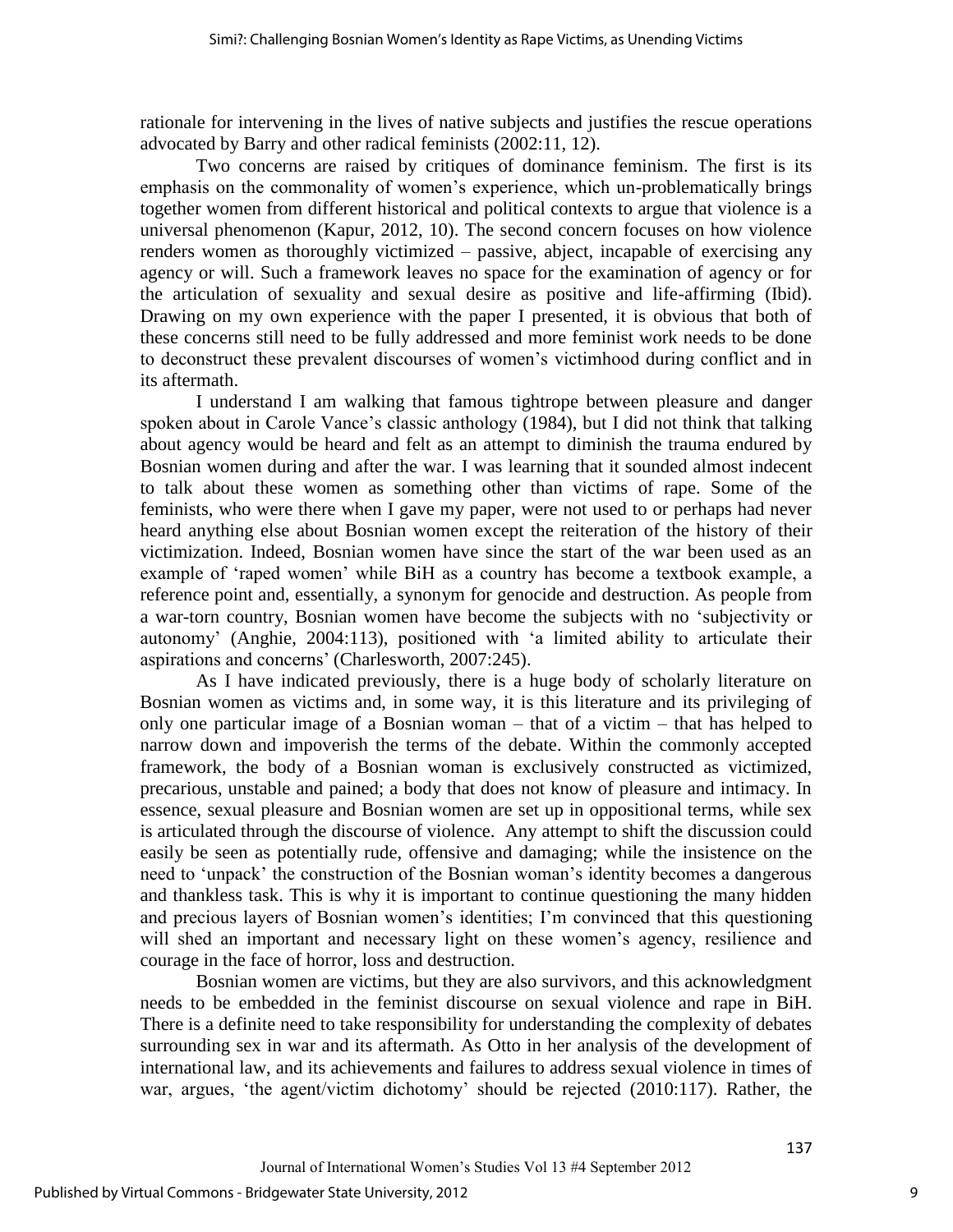capacity of women, who survived sexual violence, to be "agents of social change" must be acknowledged (Ibid). Women have to be treated with respect and their voices taken into account in any discussion that has a direct impact on their lives. Stories told by women of their sexual power in times of war and its aftermath have been largely excluded, suppressed or ignored in dominant narratives despite feminist calls to attention to their voices (Engle, 2008:951). The women I interviewed challenged the dominant narratives about war and sex. Their stories revealed how marginalized sexual expressions in the times of war do not have to be *dirty*: they can also be intimate, affirming and pleasurable. Although Kapur makes references to post-colonial India when she writes about the importance of 'recuperating and theorizing desire and pleasure' as an important political project to be taken on, I believe that those working on BiH should embark on such a task as well (Kapur, 1999:353).

#### **Re-thinking sex and war: Don't be sorry for me!**

On the last day of the conference, I was attending a session about BiH, Somalia and the subject of rape. At the end of the session, a woman sitting in front of me turned around, took my hand in hers, looked me in the eye and said, "I am sorry for you. I am sorry for what had you been through'. I was bewildered and then realized that she may be thinking that I was a victim of rape too. She seemed rather taken aback when I told her that I was not raped or sexually assaulted during the war. She was clearly both surprised by my response and embarrassed by her assumption. I was shocked to consider that this woman, and probably others in the room, thought of me as a possible victim of rape only because I had introduced myself as a woman originally from BiH at the beginning of the session. But, probably, I should not have been that surprised. As Engle argues, feminists tended to treat most Bosnian women as victims and "at some level, all Bosnian Muslim women were imagined to be raped' (Engle, 2005:794). The woman, who imagined that I was raped, probably had assumed which ethnic group I belonged to.

During this particular session, I was aware that whenever I spoke, women would look at me with empathy, understanding and the sort of silent 'respect' we tend to show to victims. However, to assume that I may be "one of them" – one of the victims of rape – merely by a virtue of being a Bosnian woman was something I could not possibly comprehend. Another woman sitting next to me expressed embarrassment at her own origin after I introduced myself. "I do not have such an exotic background", she said, "I come only from Toronto." While everyone else in the room giggled at this remark, I felt very uncomfortable, as I always do in such situations. This was not the first time I had heard people say they felt less worthy because they had not experienced war and the destruction it brings. One of the paradoxes of experiencing violence first hand is that it can give an almost unconditional power and authority to one"s voice. On the other hand, people who don"t have these experiences may end up feeling like they have nothing worthwhile to say.

War is an industry as is post war recovery and reconciliation. We organize seminars, conferences and workshops to talk about war. We receive grants to do research on war, rape and women. We talk about places such as Srebrenica and Kigali that we would not have heard of if there had been no genocide. Tour buses regularly take tourists, who have 'an appetite for the darkest elements of human history', to sites of genocide (Lennon and Foley, 2000). We write papers and PhDs on these histories and build our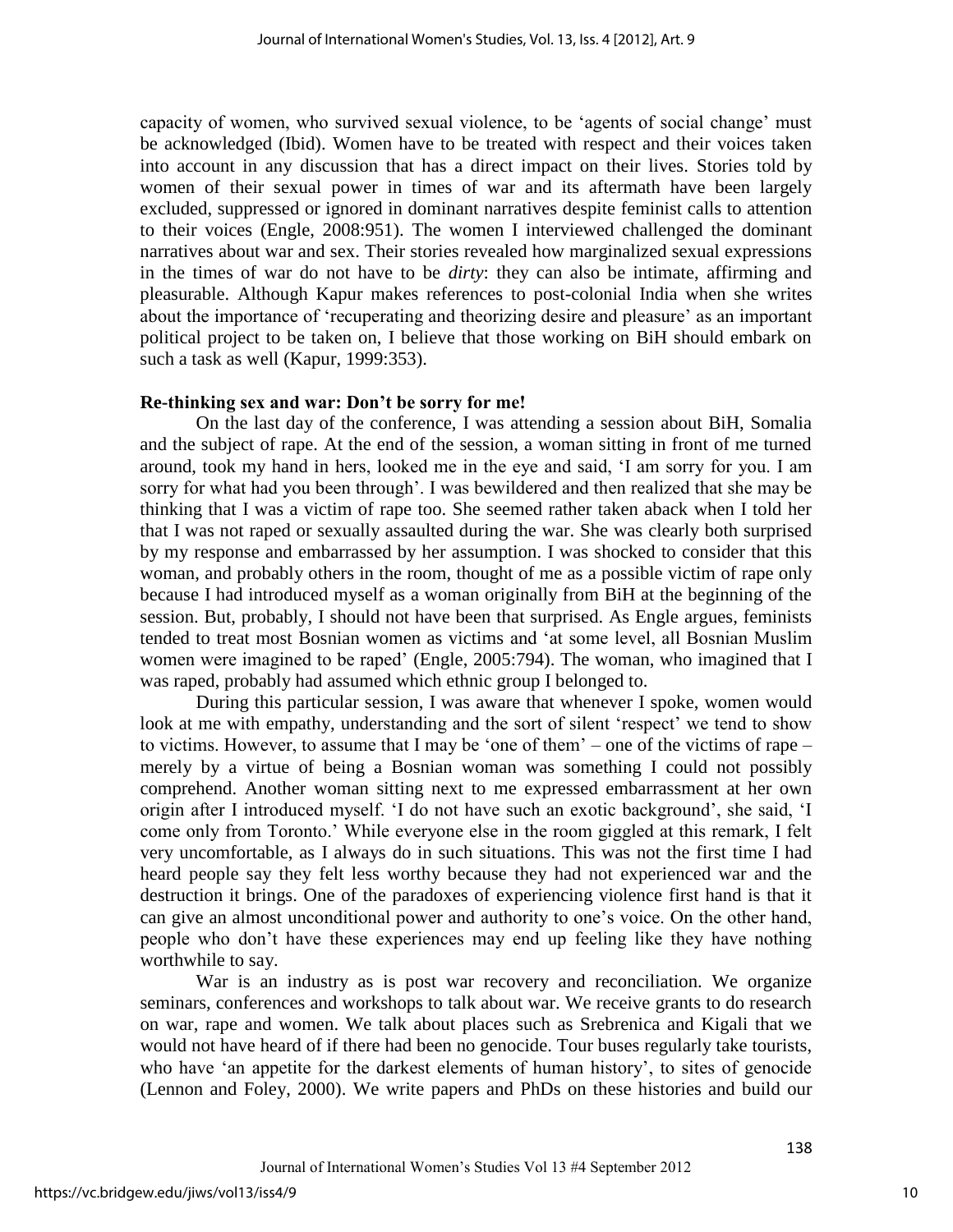careers as experts on places we may never visit. It is difficult to escape from the prism of victimhood and be seen as more than a victim. I do not exist in a vacuum and it is not enough that I don"t see myself as victim. I may decide not to identify as a victim, but I cannot stop others from viewing me in this way.

The role of victim is also a convenient role. You receive compassion and understanding from strangers because of your origins, place of birth and, of course, your history, which may or may not be as traumatic as people imagine. I have seen people abusing or playing this role, profiteering from it, advancing their professional life because of it. I too may call myself "an academic war profiteer" since so much of my academic career up to now has been built on my writing about personal experiences of war. I may be a victim of bad political decisions made in my homeland, but I want to be seen as something else. I want Bosnian women to be imagined as something more than creations of the war, overwhelmed by the sense of victimization and over determined by the trauma they experienced. I respect our victimhood, but at the same time, I want to dismantle the prevailing power of this image and to show the complex lives that it often conceals.

#### **References**

Anonymous, (1955). *A Woman in Berlin*. London: Secker and Warburg.

Anghie, A. (2004). *Imperialism, Sovereignty and the Making of International Law.* Cambridge, UK, New York: Cambridge University Press.

Barry, K. (1996). *The Prostitution of Sexuality*. New York: New York University Press.

Barry, K. (1984). *Female Sexual Slavery*. New York: New York University Press.

Barry, K. (2010). *Unmaking War, Remaking Men: How Empathy can Reshape our politics, our soldiers and ourselves.* Melbourne: Spinifex Press.

Brownmiller, S. (1976). *Against our will: Men, Women and Rape*. Toronto: Bantam Books.

Brownmiller, S. (1994). Making Female Bodies in the Battlefield. In Stiglmayer, A. (ed), *Mass Rape: The War against Women In Bosnia-Herzegovina*. Lincoln: University of Nebraska Press.

Bakic-Hayden, M. and Hayden, R.M. (1992). Orientalist Variations on the Theme "Balkans": Symbolic geography in recent Yugoslav Cultural Politics. *Slavic Review Vol. 51(1),* 1-15.

Charlesworth, H. (1999). Feminist Methods in International Law. *American Journal of International Law Vol 93*, 379-394.

Charlesworth, H. (2007). Law after War. *Melbourne Journal of International Law Vol. 8(2),* 233- 247.

Copelon, R. (1999). Surfacing Gender: Reconceptualizing Crimes against Women in Time of War. In Lois Ann Lorentzen and Jennifer Turpin (eds), *The Women and War Reader*. New York: New York University Press.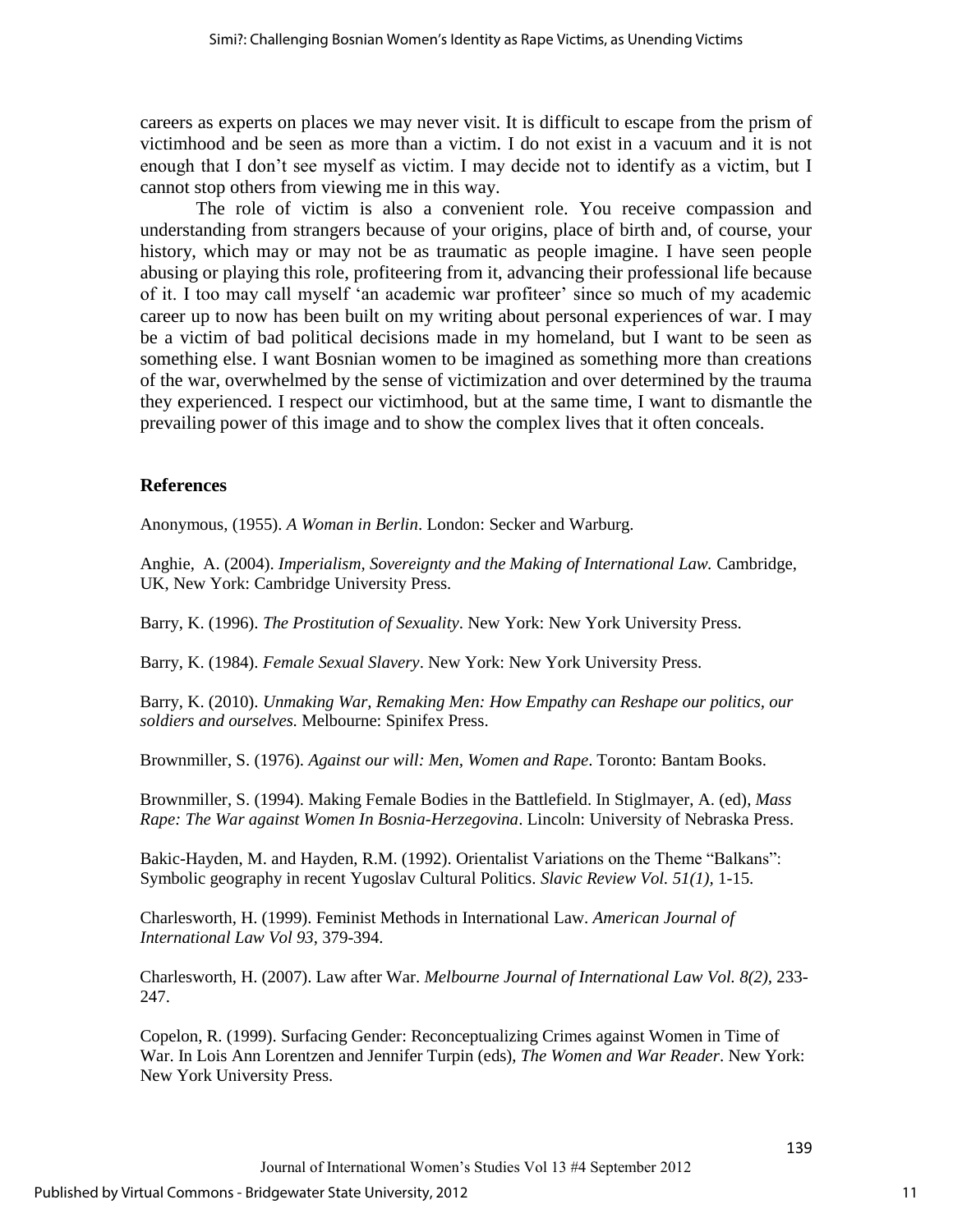Husanovic,, J. (2009). The Politics of gender, witnessing, postcoloniality and trauma: Bosnian feminist trajectories. *Feminist Theory Vol. 10 (1),* 99-119.

Engle, K. (2008). Judging Sex in War. *Michigan Law Review Vol. 106*, 941-962.

Engle, K. (2005). Feminism and Its (Dis)Contents: Criminalizing Wartime Rape in Bosnia and Herzegovina. *American Journal of International Law Vol. (99),* 778-816.

Kapur, R. (1999). A Love Song To Our Mongreal Selves": Hybridity, Sexuality And The Law. *Social & Legal Studies Vol. 8(3),* 353-368.

Kapur, R. (2002). The Tragedy of Victimization Rhetoric: Resurrecting the "Native" Subject in International/Post-Colonial Feminist Legal Politics. *Harvard Human Rights Journal Vol. 15 (1*), 1-28.

Kapur, R. (2012). Pink Chaddis and SlutWalk Couture: The Postcolonial Politics of Feminism Lite. *Feminist Legal Studies Vol. 20 (1),* 1-20.

Lennon, J. and Foley, M. (2000). *Dark Tourism.* London: Thomson Learning.

Nussbaum, M. C. (2000). *Sex and Social Justice*. Oxford: Oxford University Press.

Office of Internal Oversight Services (OIOS), "Statistics: Allegations for All Categories of Personnel Per Year (Sexual Exploitation and Abuse)', 13 April 2012 [<http://cdu.unlb.org/Statistics/AllegationsbyCategoryofPersonnelSexualExploitationandAbuse/Al](http://cdu.unlb.org/Statistics/AllegationsbyCategoryofPersonnelSexualExploitationandAbuse/AllegationsforAllCategoriesofPersonnelPerYearSexualExploitationandAbuse.aspx) [legationsforAllCategoriesofPersonnelPerYearSexualExploitationandAbuse.aspx>](http://cdu.unlb.org/Statistics/AllegationsbyCategoryofPersonnelSexualExploitationandAbuse/AllegationsforAllCategoriesofPersonnelPerYearSexualExploitationandAbuse.aspx).

Otto, D. (2010). Power and Danger: Feminist Engagement With International Law Through the Security Council. *The Australian Feminist Law Journal Vol. (32),* 97-121.

Phillips, A. (2001). Feminism and Liberalism Revisited: Has Martha Nussbaum Got It Right? *Constellations Vol. 8(*2), 249-266.

*Prosecutor v Kunarac et al*, Case No IT-96-23, Judgment, 12 June 2002.

Song, Hue-won. How It All Began: History of the IICW. The Daily Newspaper Women"s Worlds 2005, *Ewha Voice*, June 19, 2005.

Scully, P. (2009). Vulnerable women: A critical reflection on human rights discourse and sexual violence. *Emory International Law Review Vol. 23 (1),* 113-124.

*Secretary-General's* Bulletin, *Special Measures for Protection from Sexual Exploitation and Abuse*, ST/SGB/2003/13.

Simic, O. (2011). Speaking the Unspeakable, Remembering the Wished to be Forgotten. *International Feminist Journal of Politics Vol. 3 (2),* 248-256.

Stiglmayer, A. (ed). (1994), *Mass Rape: The War against Women In Bosnia-Herzegovina*. Lincoln: University of Nebraska Press.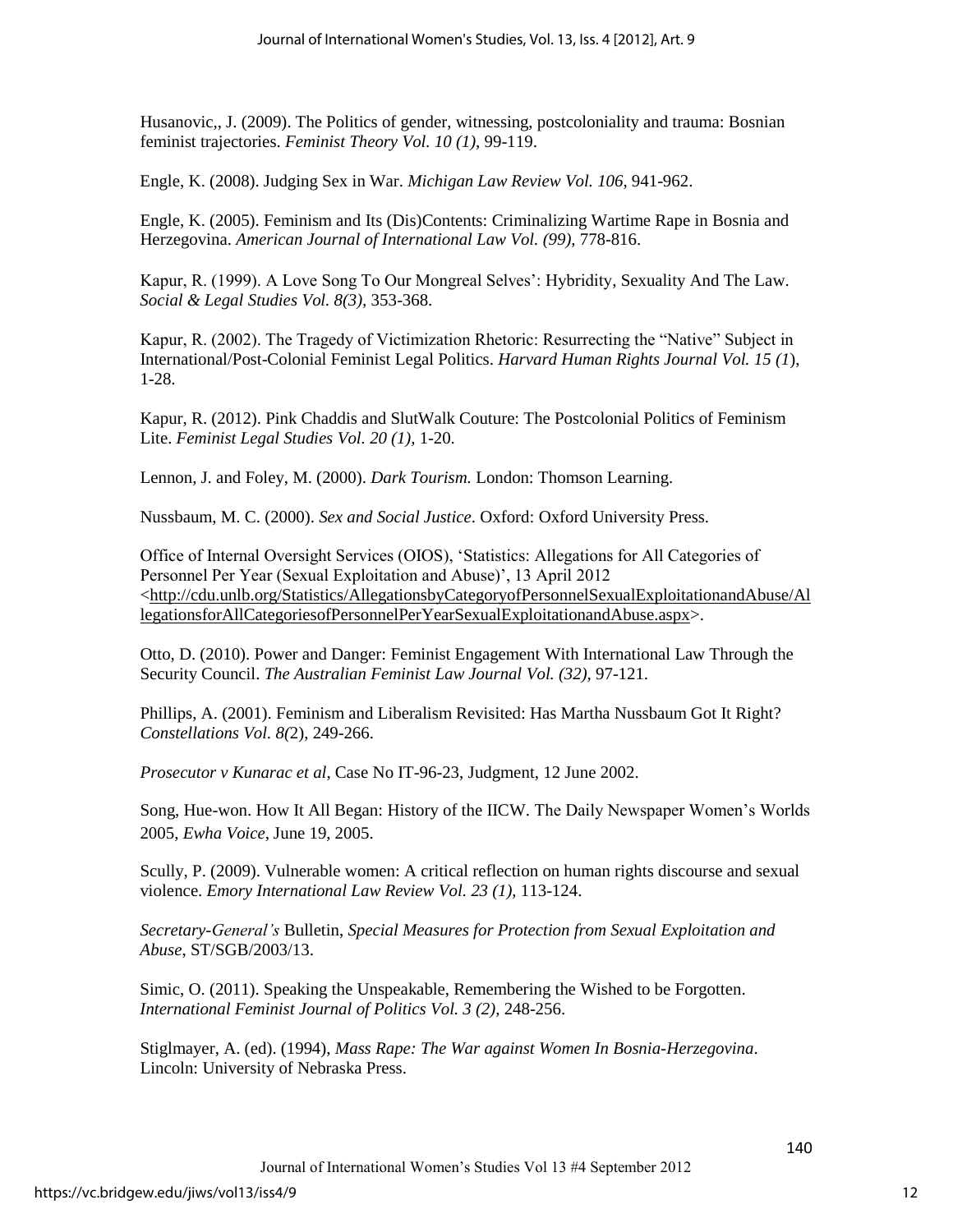The European Community Investigative Mission Into the Treatment of Muslim Women in the Former Yugoslavia: Report to European Community Foreign Ministers. UN Doc S/25240, annex I, 3 February 1993.

Thomas, D. and Ralph, R. (1999). Rape in War: The Case of Bosnia. In Sabrina Ramet, *Gender Politics in the Western Balkans: Women, Society, and Politics in Yugoslavia and the Yugoslav Successor States*. The Pennsylvania State University Press.

Turpin, J. (1999). Many Faces: Women Confronting War. In Lois Ann Lorentzen and Jennifer Turpin (eds), *The Women and War Reader*. New York: New York University Press.

Vance, C. S. (2004). *Pleasure and Danger: Towards a Politics of Sexuality.* Routledge and Kegan Paul.

Zarkov, D. (2006). Towards a new theorizing of women, gender and war. In Mary Evans, Kathy Davis and Judith Lorber (eds), *Handbook of Gender and Women's Studies* (pp. 214-228). SAGE.

Women"s Worlds 2011. Retrieved May 30, 2011 from the Women"s Worlds 2011: [http://www.womensworlds.ca/.](http://www.womensworlds.ca/)

ii*Secretary-General's* Bulletin, *Special Measures for Protection from Sexual Exploitation and Abuse*, ST/SGB/2003/13 (9 October 2003). Sec 3.2 (d): "Sexual relationships between United Nations staff and beneficiaries of assistance, since they are based on inherently unequal power dynamics, undermine the credibility of the UN and are strongly discouraged".

iii *Secretary-General's* Bulletin, *Special Measures for Protection from Sexual Exploitation and Abuse*, ST/SGB/2003/13 (9 October 2003). Sec 3.2 (d): "Sexual relationships between United Nations staff and beneficiaries of assistance, since they are based on inherently unequal power dynamics, undermine the credibility of the UN and are strongly discouraged".

<sup>iv</sup> Sexual exploitation allegations continue to present problems that need to be dealt with by the UN, particularly the Department for Peacekeeping Operations (DPKO). Office of Internal Oversight Services (OIOS), "Statistics: Allegations for All Categories of Personnel Per Year (Sexual Exploitation and Abuse)", 13 April 2012

[<http://cdu.unlb.org/Statistics/AllegationsbyCategoryofPersonnelSexualExploitationandAbuse/Al](http://cdu.unlb.org/Statistics/AllegationsbyCategoryofPersonnelSexualExploitationandAbuse/AllegationsforAllCategoriesofPersonnelPerYearSexualExploitationandAbuse.aspx) [legationsforAllCategoriesofPersonnelPerYearSexualExploitationandAbuse.aspx>](http://cdu.unlb.org/Statistics/AllegationsbyCategoryofPersonnelSexualExploitationandAbuse/AllegationsforAllCategoriesofPersonnelPerYearSexualExploitationandAbuse.aspx).

<sup>v</sup> See also, The European Community Investigative Mission Into the Treatment of Muslim Women in the Former Yugoslavia: Report to European Community Foreign Ministers. UN Doc S/25240, annex I, 3 February 1993.

vi *Prosecutor v Kunarac et al*, Case No IT-96-23, Judgment, 12 June 2002.

 $\overline{\phantom{a}}$ <sup>i</sup> Women's Worlds 2011, see [http://www.womensworlds.ca/.](http://www.womensworlds.ca/)

ii I have written elsewhere about the effects war had on my life. See for example, Simic, O. (2011). Speaking the Unspeakable, Remembering the Wished to be Forgotten. *International Feminist Journal of Politics Vol. 3 (2),* 248-256.